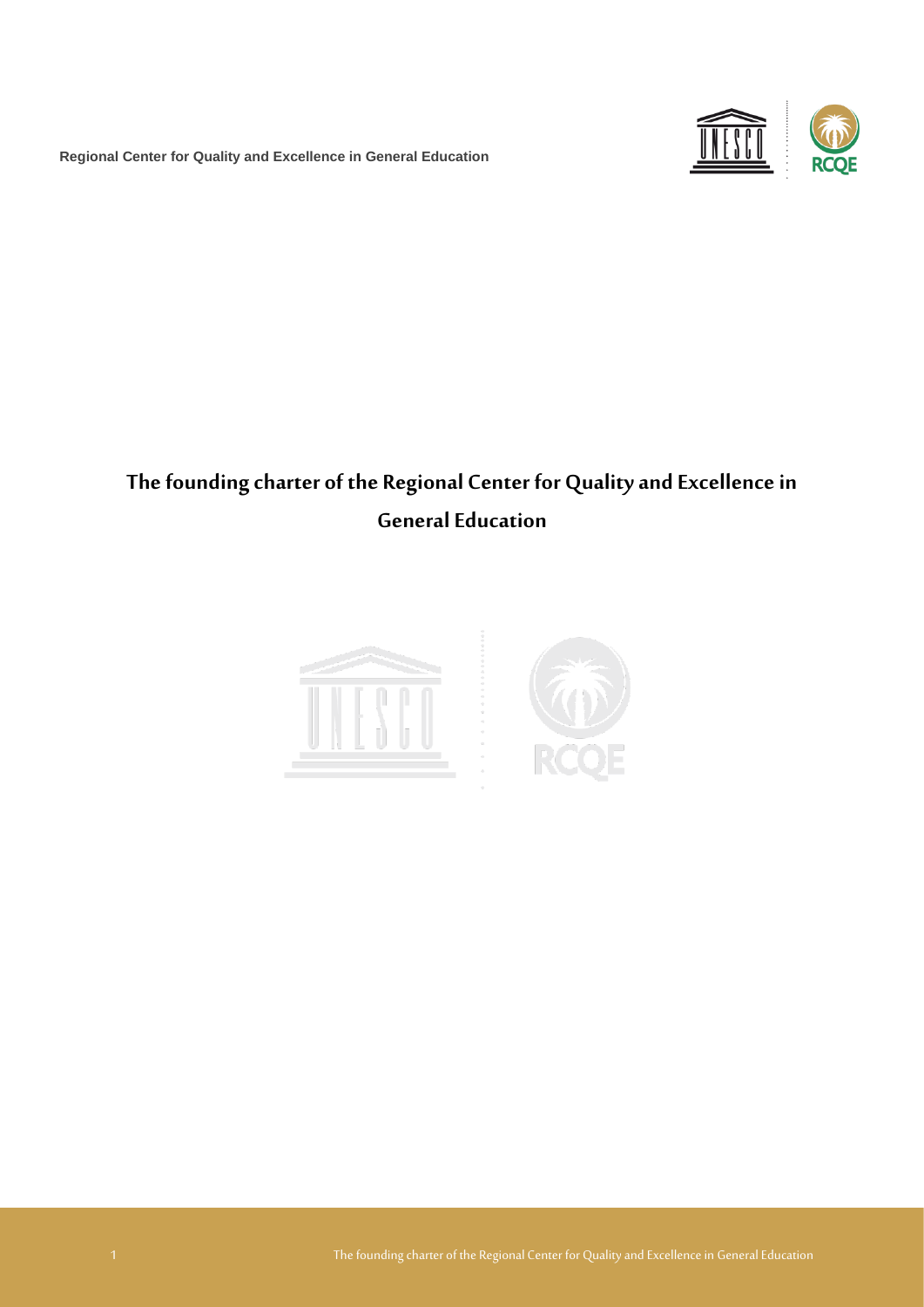

#### Contents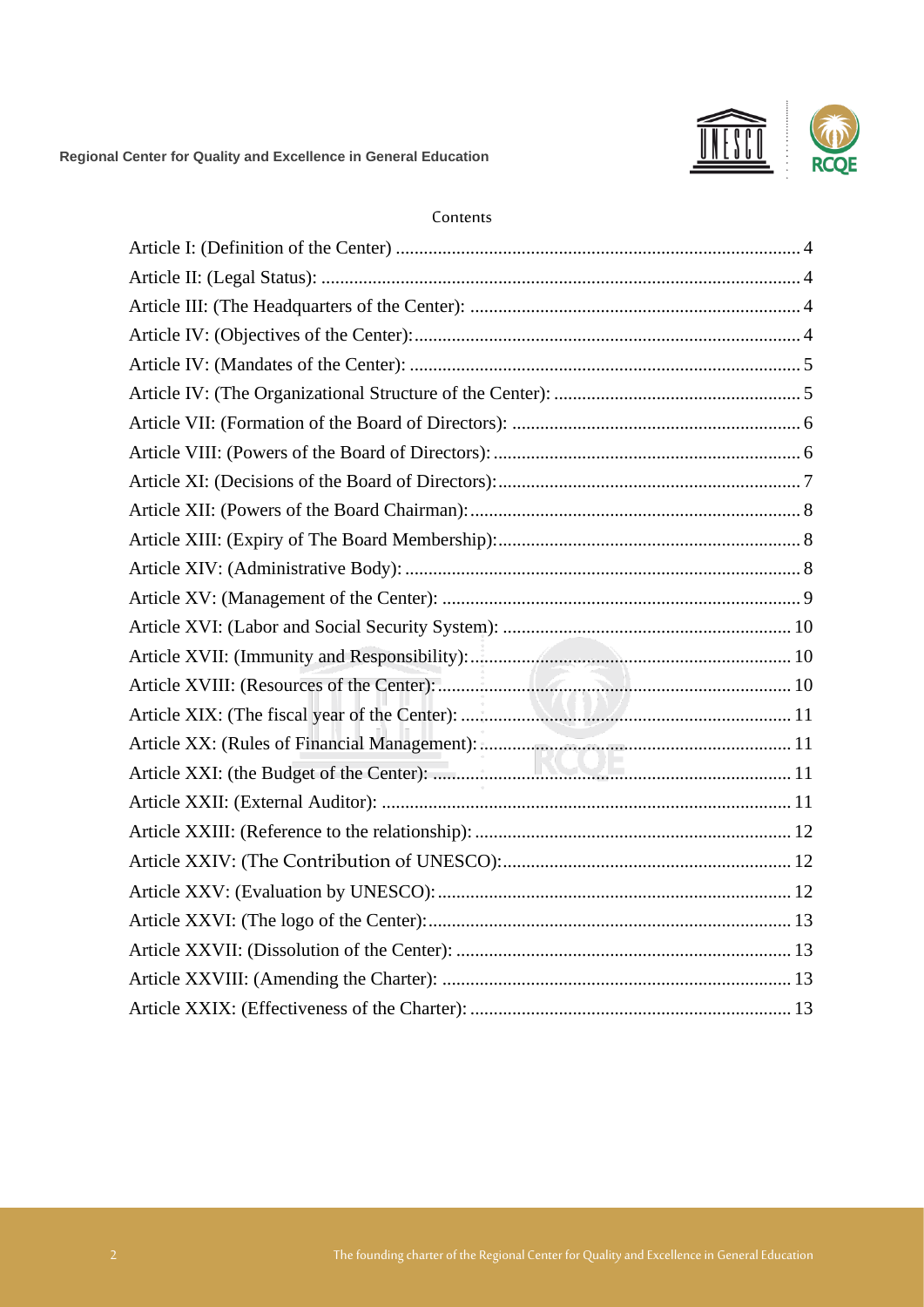

## **Terms and Expressions**

The following terms and expressions shall have meanings set forth herein as follows:

| <b>The Center</b>          | The Regional Center for Quality and Excellence in General Education                         |
|----------------------------|---------------------------------------------------------------------------------------------|
| Territory                  | Arab World                                                                                  |
| <b>UNESCO</b>              | United Nations Educational, Scientific and Cultural Organization                            |
| <b>General Secretariat</b> | The General Secretariat of the Board of Directors                                           |
| <b>Founding Charter</b>    | The founding charter of the Regional Center for Quality and Excellence in General Education |
| <b>Board of Directors</b>  | Board of Directors of the Regional Center for Quality and Excellence in General Education   |
| Director General           | The Director General of the Regional Center for Quality and Excellence in General Education |



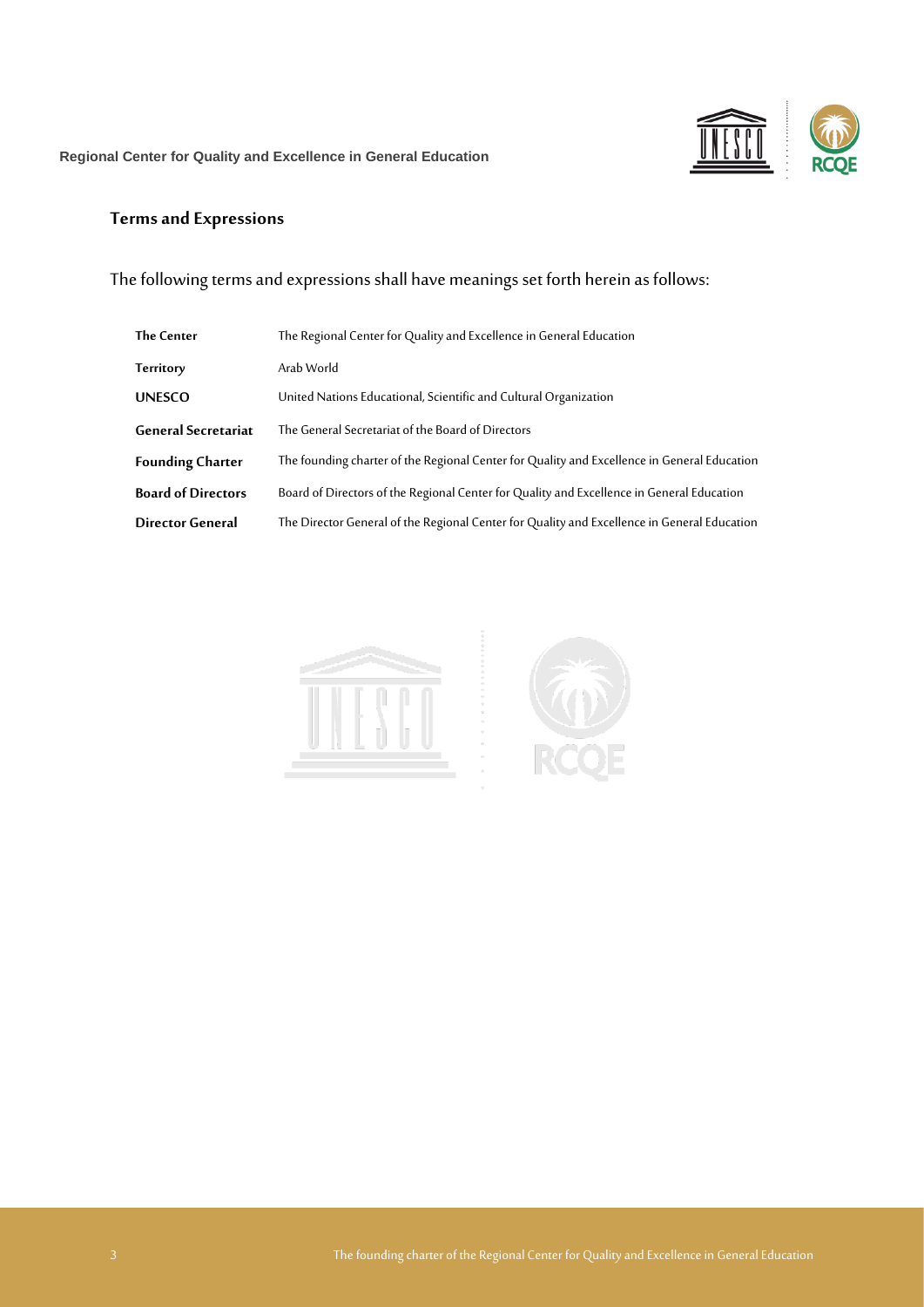

# **The founding charter of the Regional Center for Quality and Excellence in General Education Chapter I: Founding and Objectives**

#### <span id="page-3-0"></span>**Article I: (Definition of the Center)**

The Regional Center for Quality and Excellence in GeneralEducation has been established in the Kingdom of Saudi Arabia as an independent entity under the auspices of the United Nations Educational, Scientific and Cultural Organization (UNESCO), in accordance with the establishment agreement concluded on 21/10/2014 by and between the Saudi government and UNESCO, and based on the approval of His Majesty decree No. 37910 dated of 17/9/1435 AH.

The Center endeavors to disseminate and enhance the culture of quality and excellence in the Arab education institutions, by developing policies that support these trends, and based on studying the best international expertise and experiences in this field, and supporting this with the necessary training programs.

# <span id="page-3-1"></span>**Article II: (Legal Status):**

In accordance with Article (5), item (2) of the establishment agreement, the Saudi government guarantees that the Center in its territory enjoys the necessary functional independence in order to execute its activities, particularly the legal capacity to contract, acquire and dispose of movable and real property, in addition to taking the necessary legal measures.

## <span id="page-3-2"></span>**Article III: (The Headquarters of the Center):**

The Center headquarters is located in the city of Jubail, and the Center may establish branches or offices within the Kingdom of Saudi Arabia.

#### <span id="page-3-3"></span>**Article IV: (Objectives of the Center):**

The Center is a service provider, standard setter, and a research center in the field of quality and excellence in education. For achieving such purposes, The Center will undertake the following:

1) Disseminate the awareness about quality and excellence in education.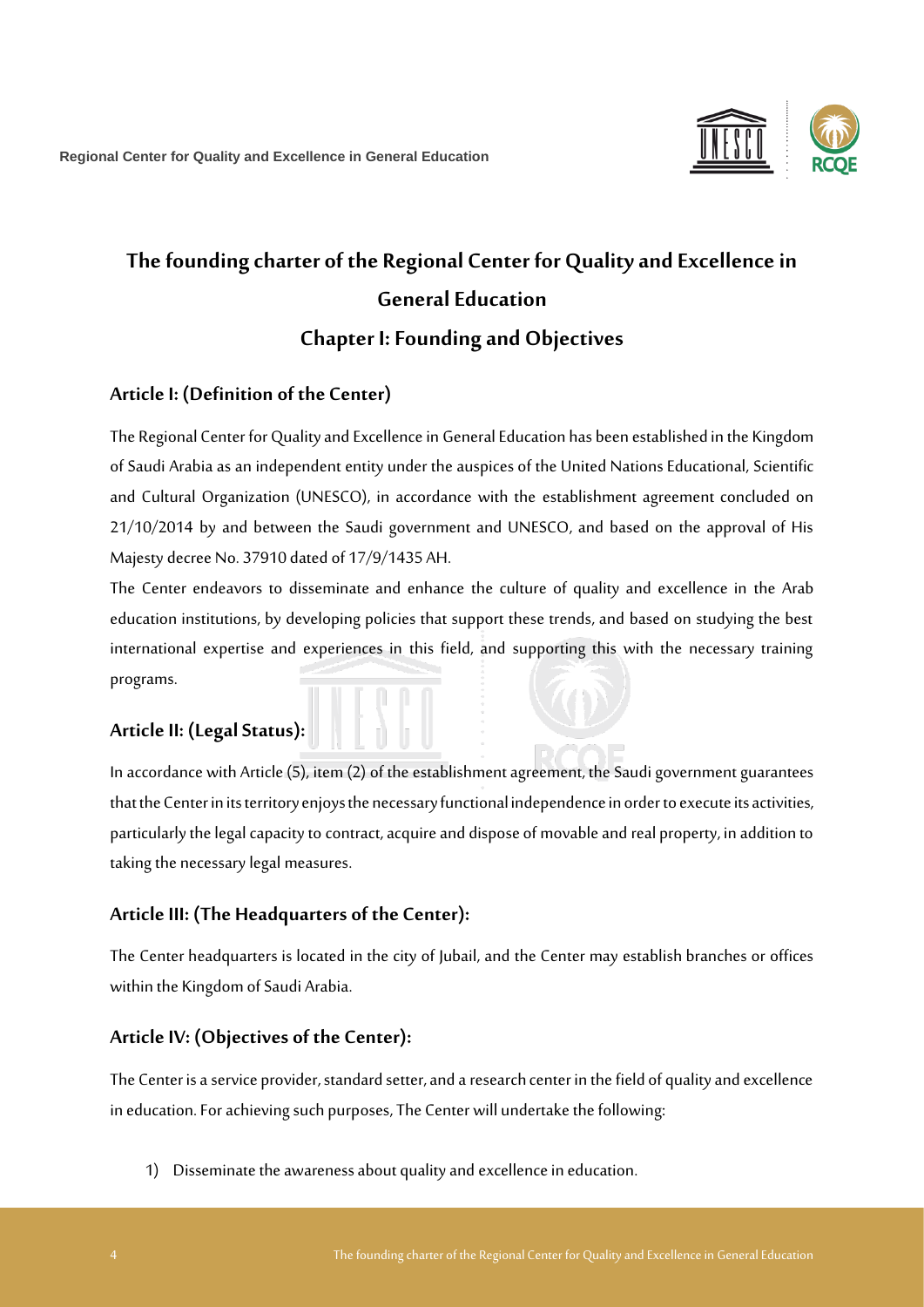

- 2) Promote practices of educational quality implementation.
- 3) Validate and benchmark current quality practices against the most effective education systems in the world.
- 4) Develop and apply practical ideas and best practices related to quality teaching and learning.
- 5) Look for new ideas and innovations that can act as a feedstock for future strategic development in educational process.
- 6) Create a hub of quality and excellence in education expertise in the Arab states, and to address human resource needs.
- 7) Develop research programs of a global quality through international partnerships to develop world class education and training programs.

#### <span id="page-4-0"></span>**Article IV: (Mandates of the Center):**

For the purpose of achieving the above objectives, the mandates of the Center shall be as follows:

- 1) Promote research to improve the quality and excellence of education systems.
- 2) Develop capacity building and training initiatives to re-direct the existing education programs towards quality and excellence.
- 3) Create and reinforce networks among institutions and individuals for the exchange of knowledge, technical and policy information, and best practices in the field of quality and excellence in education.
- 4) Organize knowledge and information transfer processes and activities through international symposia and workshops, and to engage in awareness-raising activities that target various stakeholders.
- 5) Provide technical consulting services in the field of quality and excellence in education.
- 6) Produce and conduct research reports, technical publications, and other media items related to the activities of the Center.

#### <span id="page-4-1"></span>**Article IV: (The Organizational Structure of the Center):**

The Center mainly consists of the Board of Directors and the general secretariat of the Board.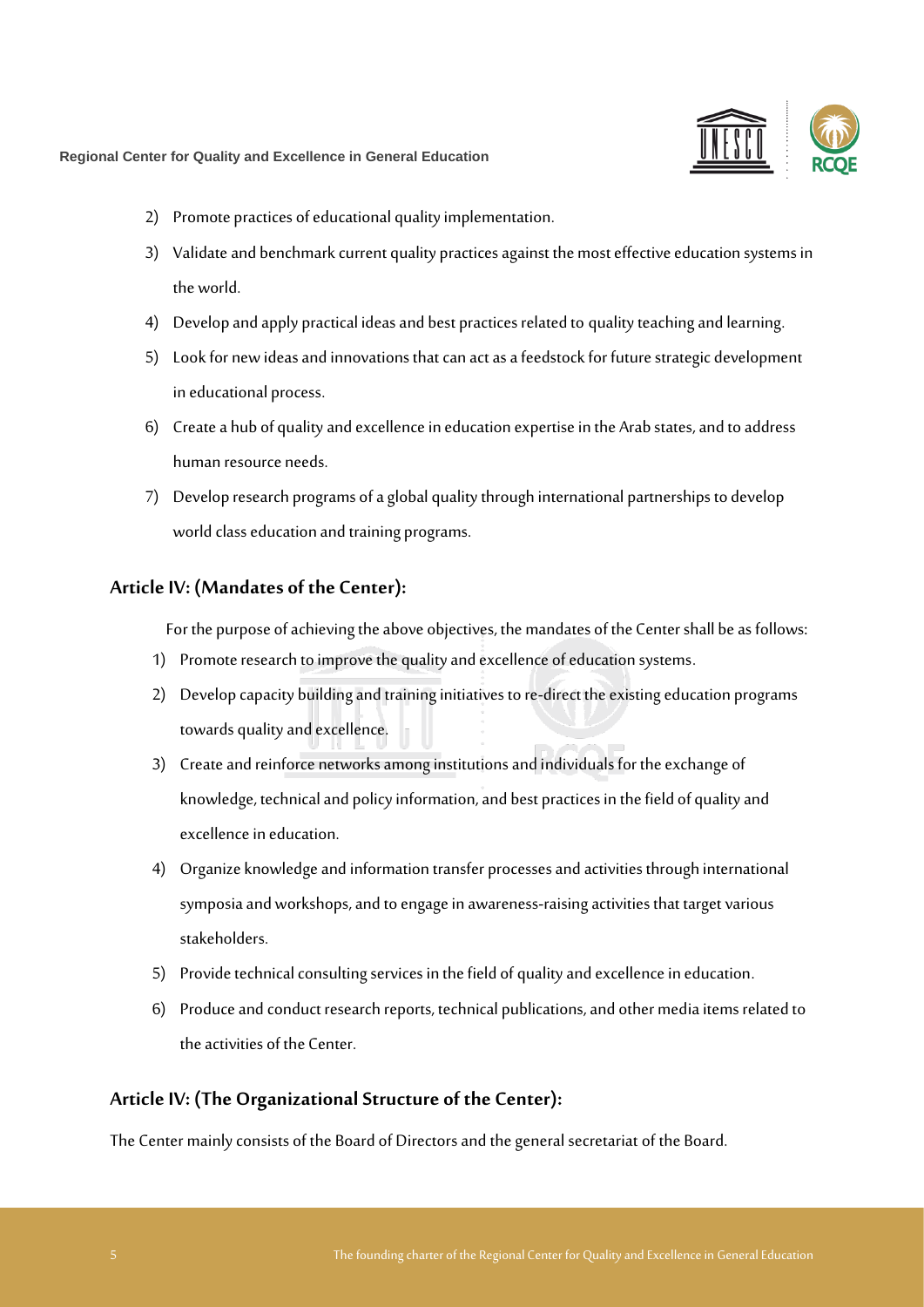

# **CHAPTER II: The Management of the Center**

#### <span id="page-5-0"></span>**Article VII: (Formation of the Board of Directors):**

- 7/1 The Center shall be guided and supervised by a Board of Directors headed by the Minister of the Education in the Kingdom. The members shall be as follows:
	- 1) A representative of the Director-General of UNESCO.
	- 2) Up to seven representatives from different Arab states.
	- 3) Up to five members from national agencies, institutions and/or private sector.
	- 4) Two members from international agencies, institutions and private sector.
	- 5) The Director General of the Center who shall be an Ex Officio member, without the right to vote.
- 72 The represented agencies and institutions in the Board of Directors shall be relevant to the activities of the Center.
- 7/3 The membership shall be on voluntary basis; the members of the Board of directors shall not have any remuneration.
- 7/4 One-third of its members shall be renewed every two years

#### <span id="page-5-1"></span>**Article VIII: (Powers of the Board of Directors):**

- 8/1 The Board of Directors shall have supervisory powers to achieve the objectives of the Center stipulated herein. The Board of Directors shall have particularly the following powers:
	- 1. Approve the long-term and medium-term programs of the Center.
	- 2. Approve the annual work plan and budget of the Center.
	- 3. Examine and study the annual reports submitted by the Director General of the Center, including biennial self-assessment reports of the center's contribution to the achievement of the UNESCO's program objectives.
	- 4. Examine and review the periodic independent audit reports of the financial statements of the Center, in addition to monitoring the provision of the accounting records and books necessary for the preparation of such financial statements.
	- 5. Adopt the rules and regulations and set the financial, administrative, and personnel management procedures of the Center in accordance with the applicable laws of the Kingdom.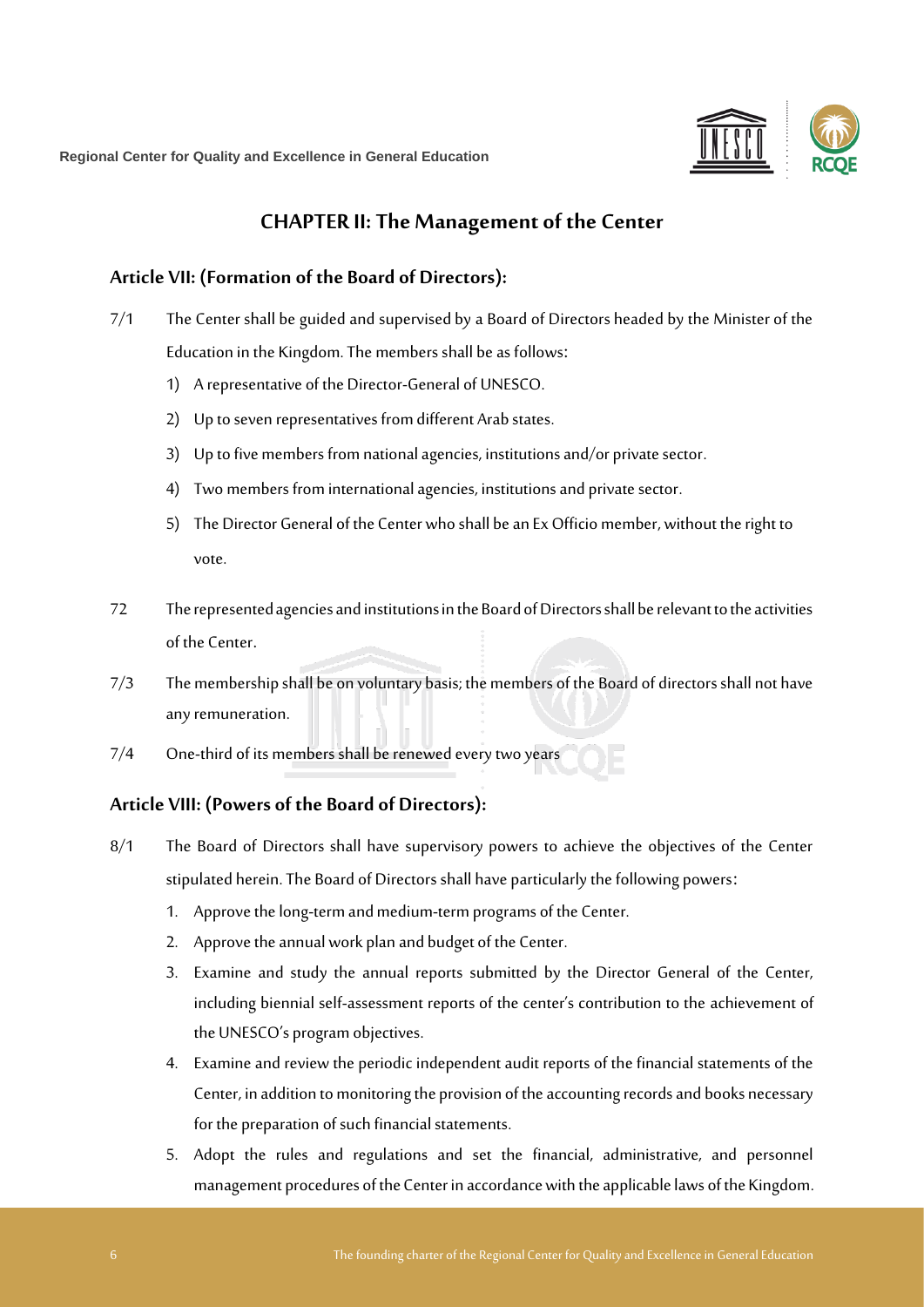

- 6. Decide on the issues related to the participation of regional, international and intergovernmental organizations in the activities and work of the Center.
- 7. Approval of contracting with an external auditor for the Center.

8/2 The Board of Directors may form permanent or temporary committees or working groups made up of some of its members or others to assume specific responsibilities. The formation of such committees, including members and necessary responsibilities thereof, shall be made under a decision by the Board of Directors.

Article IX: (Meetings of the Board of Directors):

The Board of Directors meets at least once a year under the chairmanship of the Chairman of the Board of Directors, upon a written invitation from the Chairman. The Invitation shall be directed at least 15 days prior to the date of the meeting. The Invitation shall include the agenda of the meeting and the issues to be discussed.

Article Ten: (The Board meeting venue and the quorum):

- 10/1 The meeting of the Board of Directors shall be valid with a quorum of at least half of the members, provided that they should include the Chairperson or his deputy. The venue of the meeting shall be at the headquarters of the Center or at any place specified by the Chairman; the meetings can be held remotely.
- 10/2 A board member may delegate another member to attend the meeting and vote in the event of an emergency.
- 10/3 The Center shall incur the traveling and accommodation costs of any board member, or any other person required to attend the meetings of the Board of Directors.

#### <span id="page-6-0"></span>**Article XI: (Decisions of the Board of Directors):**

- 11/1 The Board decisions shall be taken by the majority of the voting members either in person or by proxy. In case of equal votes, the Chairman shall have the casting vote.
- 11/2 Minutes of the Board meeting shall be drawn up, including the names of the attending members, the decisions taken, the number of approving or objecting votes, and compendium of discussions held in the meeting. The minutes of meetings shall be written down regularly after each meeting in a specific record to be signed by the Chairman and the Secretary General.
- 11/3 In the event that the Chairman of the Board deems it is necessary to undertake a procedure that cannot be delayed till the next meeting of the Board and there is no possibility to hold special meeting, the Chairman maysend to each of the members who have the right to vote the proposed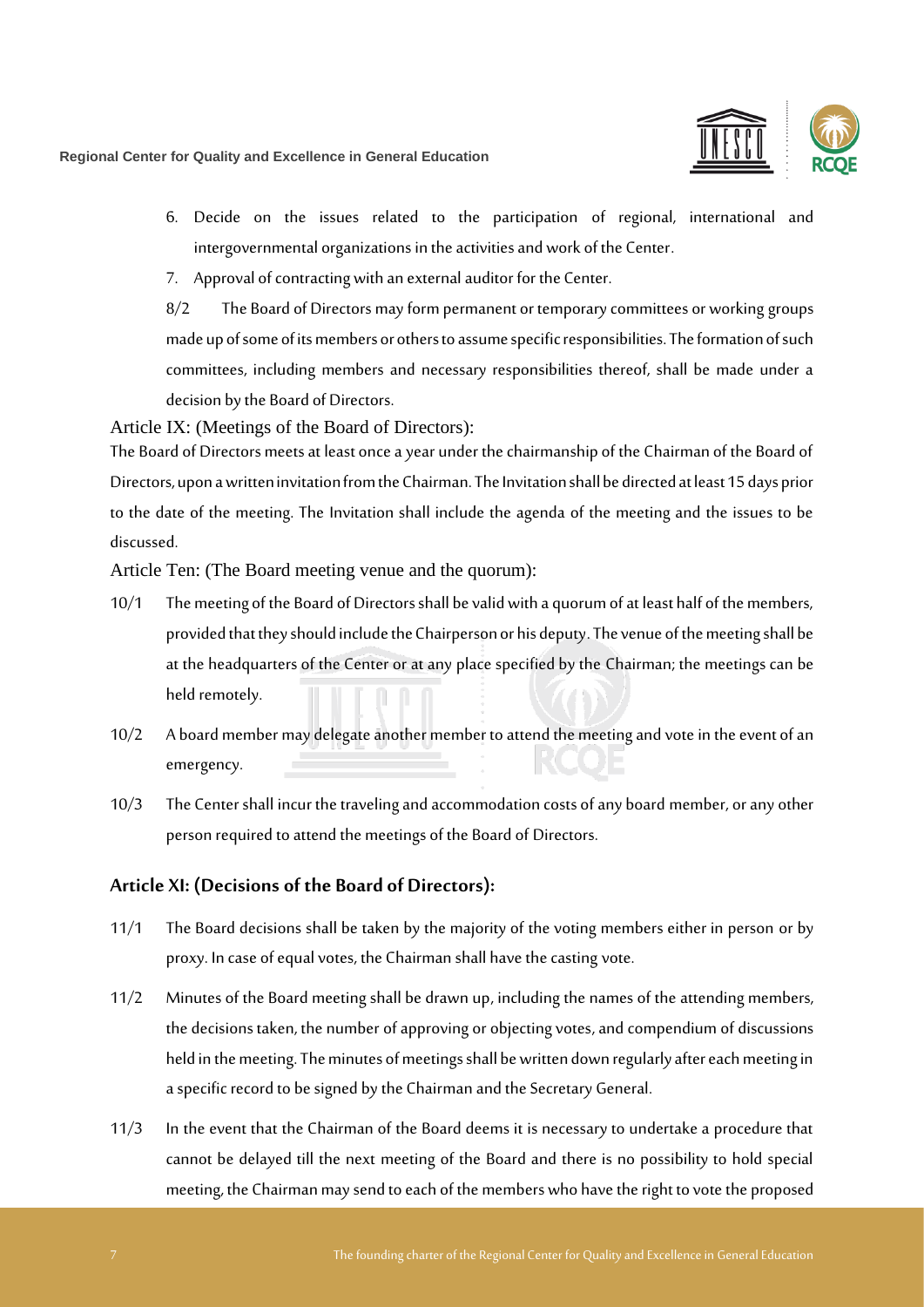

procedure and asking them to vote, specifying a reasonable time period for voting that may not in all cases exceed 15 days as of the date of sending the request for voting. The Board Secretary shall prepare minutes including the result of the voting and provide a copy for each member in the first following meeting. If the responses are not received from the voting members during the defined period, the proposal is considered accepted, and a decision of the Board shall be issued accordingly.

#### <span id="page-7-0"></span>**Article XII: (Powers of the Board Chairman):**

The Chairman, in addition to any other powers stated herein, shall enjoy the following powers:

- 1. Presiding over the Board meetings.
- 2. Approving the agenda of the Board meetings
- 3. Signing the decisions issued by the Board or otherwise.
- 4. Delegating some of his powers to whomever he deems suitable.

## <span id="page-7-1"></span>**Article XIII: (Expiry of The Board Membership):**

- 13/1 The Membership status in the Board of Directors expires in the following cases:
	- 1. Death.
	- 2. Resignation, which shall be submitted by a registered written notification to the Chairman. The resignation becomes effective as of the specified date.
	- 3. Expiry of the relationship between a member and the agency he/she represents.
- 13/2 In the event of the expiry of the membership of a representative of an entity, a request is to be directed to the represented agency to nominate a new member for the remaining period of membership.

# **Chapter Three: The Secretariat of the Center**

#### <span id="page-7-2"></span>**Article XIV: (Administrative Body):**

- 14/1 The administrative body of the Center consists of a Director General and a number of employees commensurate with the size and nature of the center's work.
- 14/2 The other members of the Center's administrative body may comprise the following:
	- 1. Members of UNESCO staff, who are temporarily delegated to work at the Centre, in light of UNESCO regulations, and by decisions of its competent administrative authority.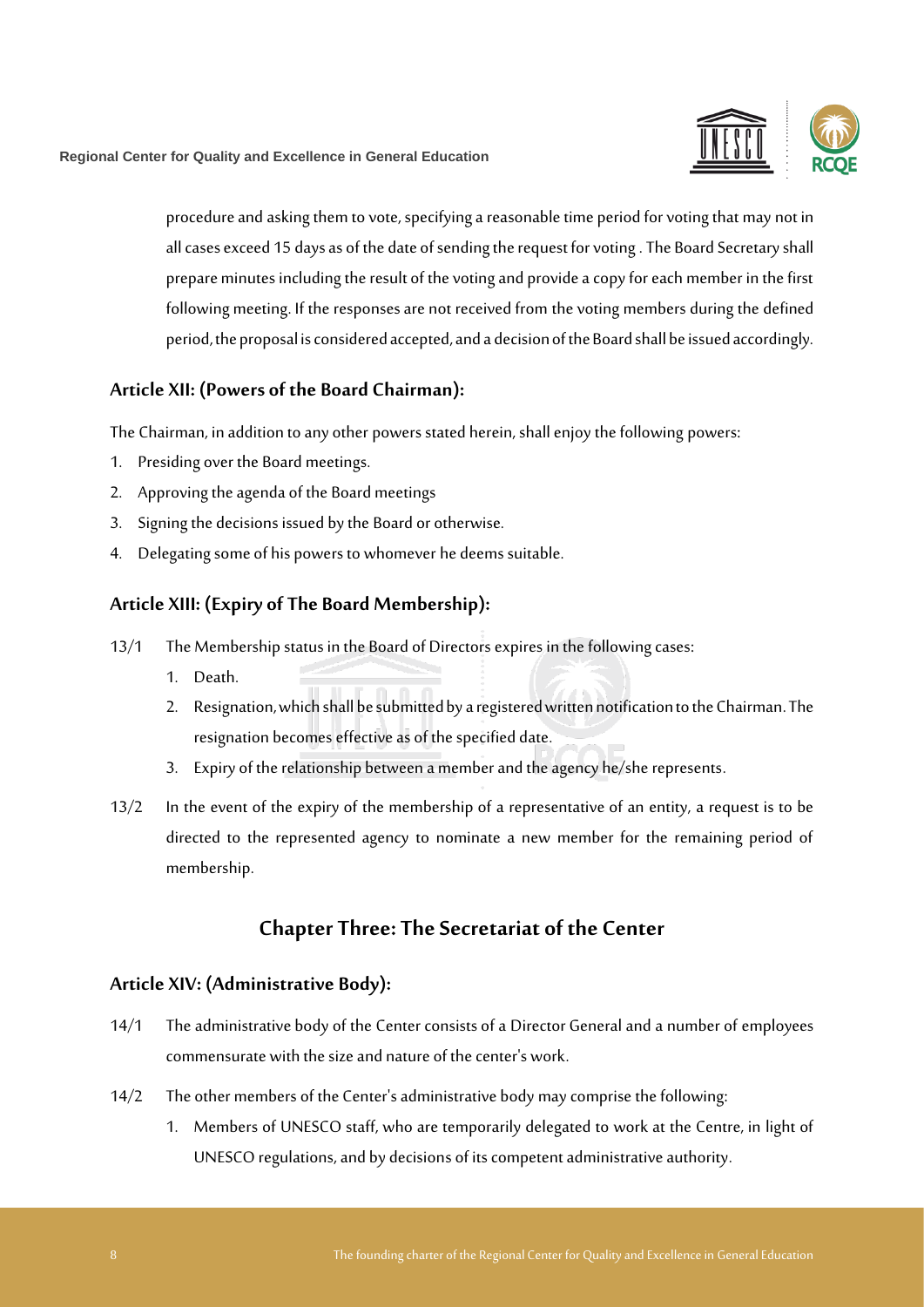

- 2. Persons appointed by a decision of the authorized person in light of the rules approved by the Board of Directors.
- 3. Government employees who are delegated to work at the center in accordance with the Saudi regulations and laws.

#### <span id="page-8-0"></span>**Article XV: (Management of the Center):**

- 15/1 The Director-General of the Center is to be appointed by a decision of the Chairman of the Centre Board of Directors, in consultation with the Director-General of UNESCO, for four years, subject to renewal.
- 15/2 The Director-General of the Center shall assume the responsibility of managing and administrating all affairs of the Center and departments thereof in accordance with the powers stipulated herein, the regulations issued accordingly and the decisions of the Board. The Director General shall particularly have the following powers:
	- 1. Managing the work of the Center in accordance with the mechanisms and programs approved by the Board of Directors.
	- 2. Preparing the agenda for the meetings of Board of Directors which shall include any proposals that the Director deems appropriate for the management of the Center, including the annual work plan and budget to be submitted to the Board of Directors for approval.
	- 3. Preparing reports on the activities of the Centerto be presented to the Board of Directors .
	- 4. Building and maintaining distinctive working relationships with national, regional and international institutions and centers related to the work of the Center.
	- 5. Representing the Center in international events, and before governmental and private entities, individuals, all courts, judicial bodies, diplomatic bodies, and regional and international institutions and organizations.
	- 6. Approving the opening and full management of bank accounts, in addition to utilizing banking products and facilities which facilitate the work of the Center (guarantees, credits, credit cards, ... etc.)
	- 7. Approving the opening and managing of investment accounts with banks or approved investment agencies.
	- 8. Seeking the assistance of full-time and part-time experts and consultants to accomplish some work or services, provide advice, conduct research and studies, and others. The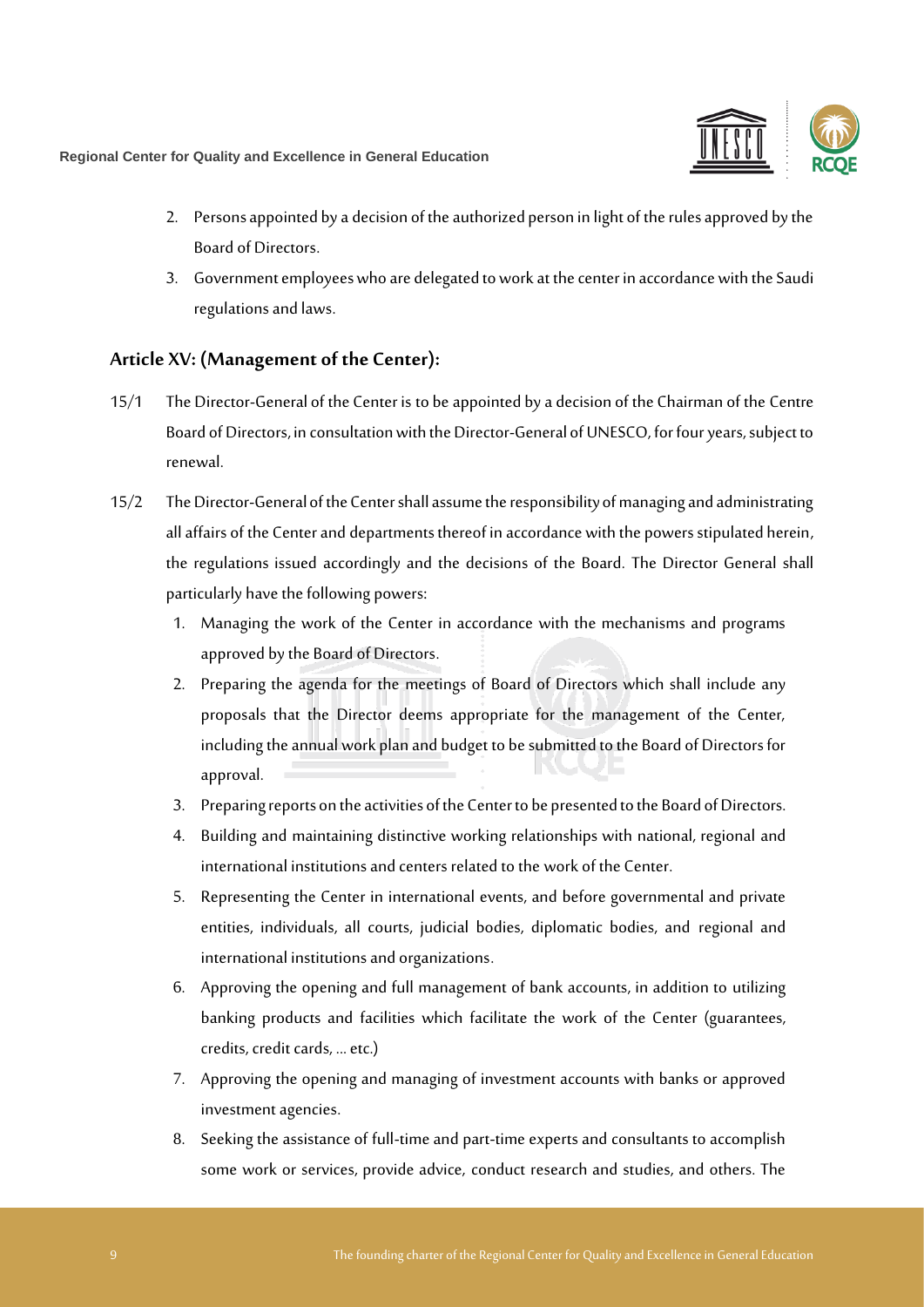Director General sets regulations to define the process of hiring such experts and advisors and their rights and obligations; The regulation shall include persons who may be hired through secondment from government agencies and public and private institutions.

#### <span id="page-9-0"></span>**Article XVI: (Labor and Social Security System):**

The labor and social insurance regulations are applied to all Saudi workers in the center.

#### <span id="page-9-1"></span>**Article XVII: (Immunity and Responsibility):**

The Center and its activities enjoy immunity as stipulated by UNESCO and the Government; the Center is legally responsible for its administrative and financial operations and activities.

# **Chapter IV: Financial Regulation of the Center**

#### <span id="page-9-2"></span>**Article XVIII: (Resources of the Center):**

- 18/1 The Government of the Kingdom shall provide all financial and/or in-kind resources necessary for the optimal management and operation of the center. In particular, the Kingdom's government shall:
	- 1. Providing the necessary facilities and equipment to achieve the objectives and functions of the Center.
	- 2. Carry out all necessary maintenance activities necessary for the facilities designated for the Center.
	- 3. Provide the minimum limit of resources to cover the operational expenses of the Center.
	- 4. Provide the center with the administrative body necessary for carrying out the entrusted mandates.
	- 5. Any other financial resource that the Board of Directors decides to add.
- 18/2 In addition to the financial and/or in-kind resources provided by the government of the Kingdom to the Center as indicated in the previous item, the resources of the Center consist of the financial revenues of the provided services and the unconditional grantsand donationsgiven in accordance with the objective of the Center.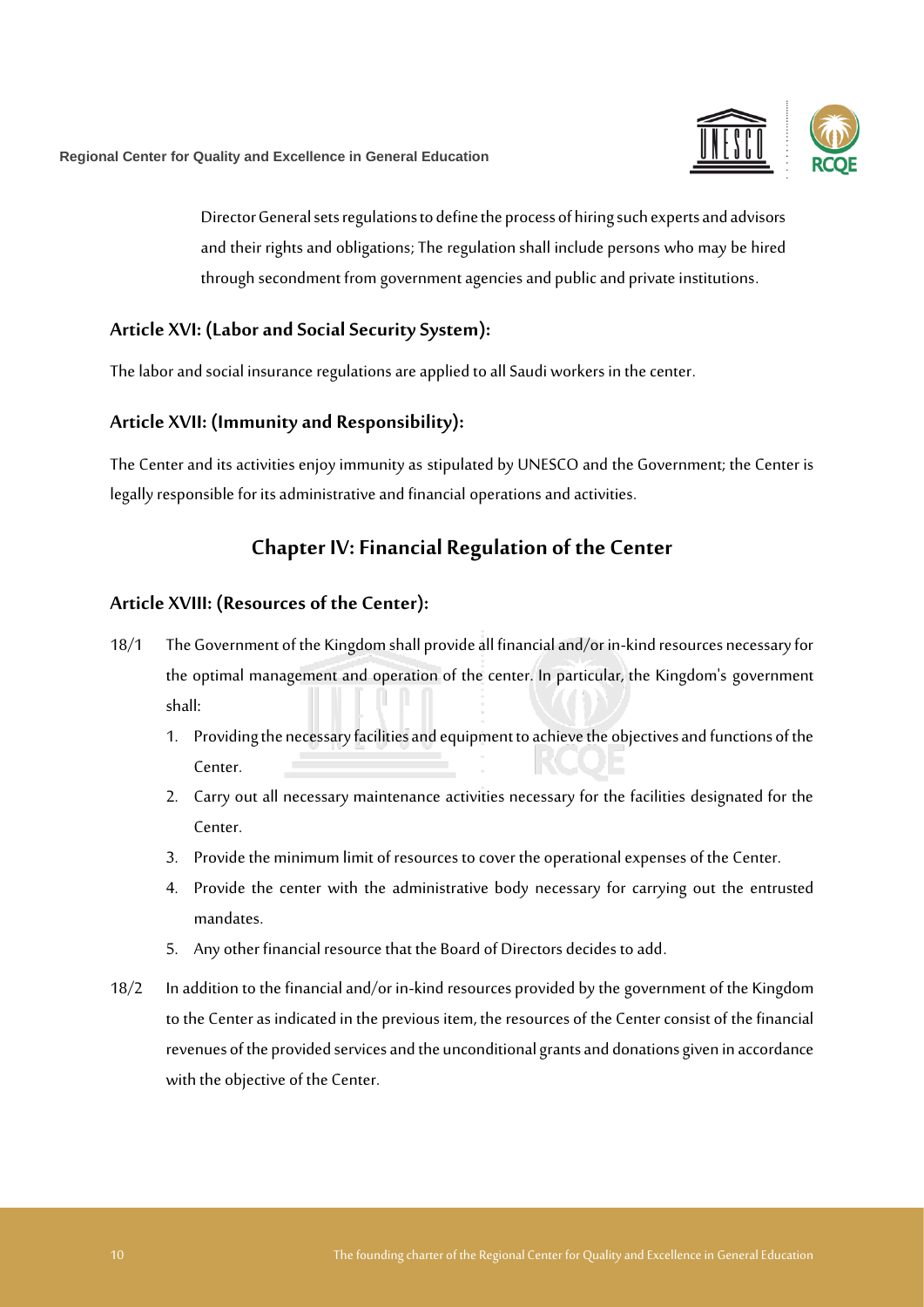

#### <span id="page-10-0"></span>**Article XIX: (The fiscal year of the Center):**

The fiscal year of the Center shall start and end in accordance with the fiscal year of the headquarters country. The first fiscalyear of the Center shall be excluded as it will start as of the date of establishment and shall end at the ending date of the aforementioned fiscal year.

#### <span id="page-10-1"></span>**Article XX: (Rules of Financial Management):**

Asset management and financing of the Center are subject to the laws in force in the Kingdom of Saudi Arabia. Disbursement and collection of revenues shall be in accordance with financial regulations to be issued by the Board. Such regulations shall include the organization of accounting procedures to be followed for recording expenses and revenues of the Center.

The financial resources of the Centershall be deposited in the bank (s) specified by the Director General of the Center. Disbursement shall be carried out in accordance with the financial regulations of the Center.

#### <span id="page-10-2"></span>**Article XXI: (the Budget of the Center):**

The Director General of the Center shall, before the end of each fiscal year, prepare an action plan for the following fiscal year. Such action plan shall include an estimated budget for the execution thereof. The action plan and the budget thereof shall be accomplished and submitted to the Board for approval 30 days prior to the year of the action plan. The approved budget shall be effective as of the beginning of the fiscal year of the Center. In case that the approval of the action plan is delayed till that date, the expenditures shall be within the financial provisions of the previous fiscal year till the approval of the estimated budget of the new fiscal year.

## <span id="page-10-3"></span>**Article XXII: (External Auditor):**

The Center shall have an external auditor to be chosen and appointed annually by the Board of Directors. The External auditor must be a licensed accountant in the Kingdom. The External auditor shall audit, examine and review the Center's accounts, transactions, statements, annual budget and final financial statements, and shall submit an annual audit report to the Board of Directors. For this purpose, The External auditor is entitled to access to all records, books and documents of the Center in addition to any contracts concludedwith third parties.The External auditor may request clarifications and data that deems necessary to obtain. The Board of Directors shall specify the annual fees of the external auditor and may decide to reappoint it.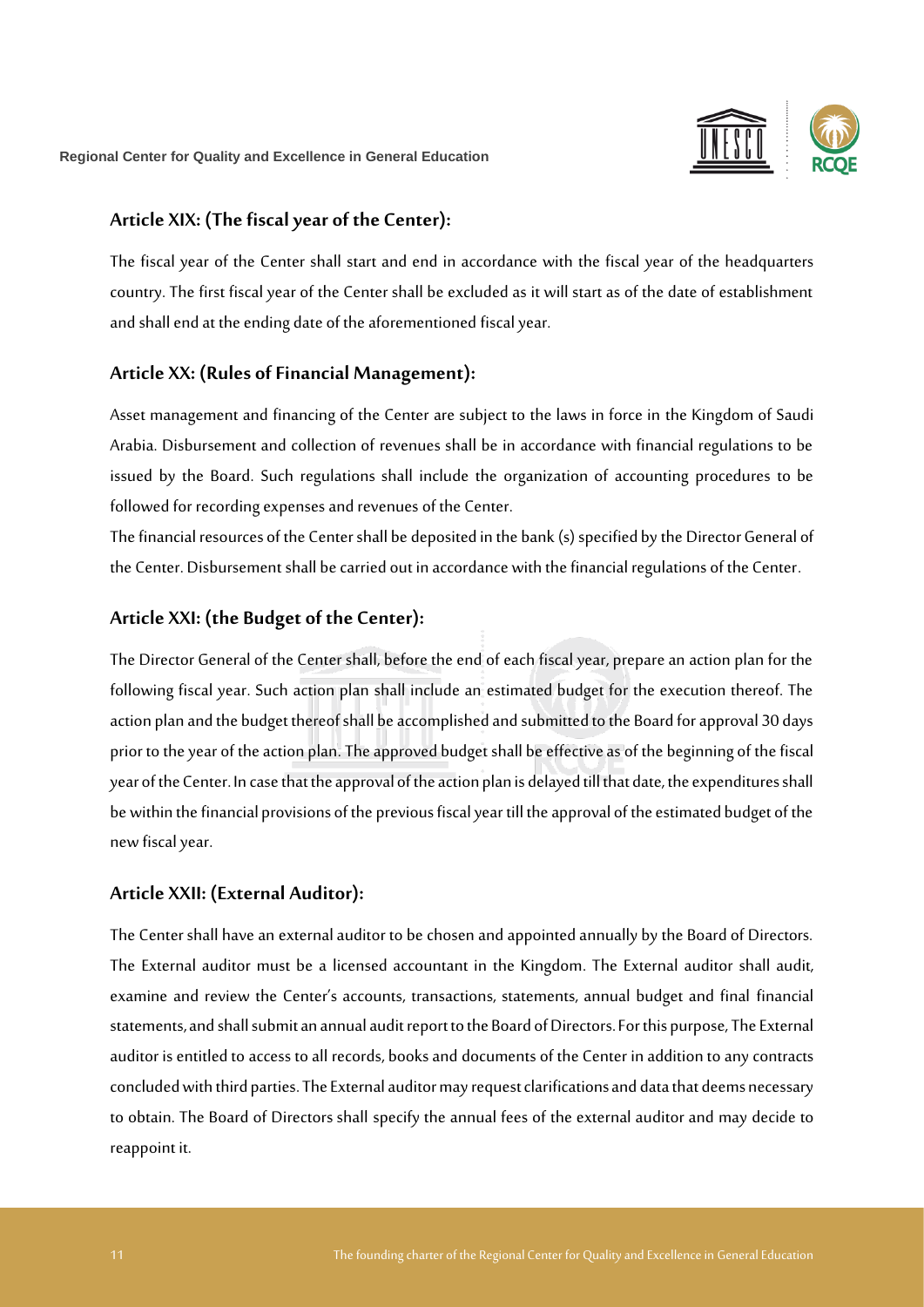

# **Chapter V: Relationship with UNESCO**

#### <span id="page-11-0"></span>**Article XXIII: (Reference to the relationship):**

The Center may mention its relationship with UNESCO. The Center may therefore use after its name the phrase "under the auspices of UNESCO."

#### <span id="page-11-1"></span>**Article XXIV: (The Contribution of UNESCO):**

- 24/1 At the request of the Center and in light of the available resources, UNESCO provides technical assistance to the activities of the Center in accordance with the strategic goals and objectives of UNESCO through the following:
	- 1. Provide the assistance of its experts in the areas of the center specialization.
	- 2. Temporarily seconding some of its employees, as decided by the Director-General of UNESCO, on an exceptional basis, if such secondment justified by the implementation of a joint project related to one of the strategic priority areas approved by UNESCO's governing bodies.
	- 3. Inviting the center to participate in various programs implemented by UNESCO, in which the participation of the Center is necessary.
- 24/2 In all cases mentioned in the previous item, such assistance shall be provided only within the framework stipulated in the UNESCO program and budget.

## <span id="page-11-2"></span>**Article XXV: (Evaluation by UNESCO):**

UNESCO may at any time conduct an evaluation of the activities of the Center in order to verifythat:

- 1. The Center provides a tangible contribution to the achievement of the strategic objectives and the desired results of the UNESCO program that are consistent with the four-year program period of UNESCO C/5 document (Program and Budget), including the two global priorities of the UNESCO and the related sectorial or program priorities and themes.
- 2. The main activities of the Center are effectively implemented in compliance with the provisions of the center establishment agreement concluded by and between Kingdom of Saudi Arabia and UNESCO.